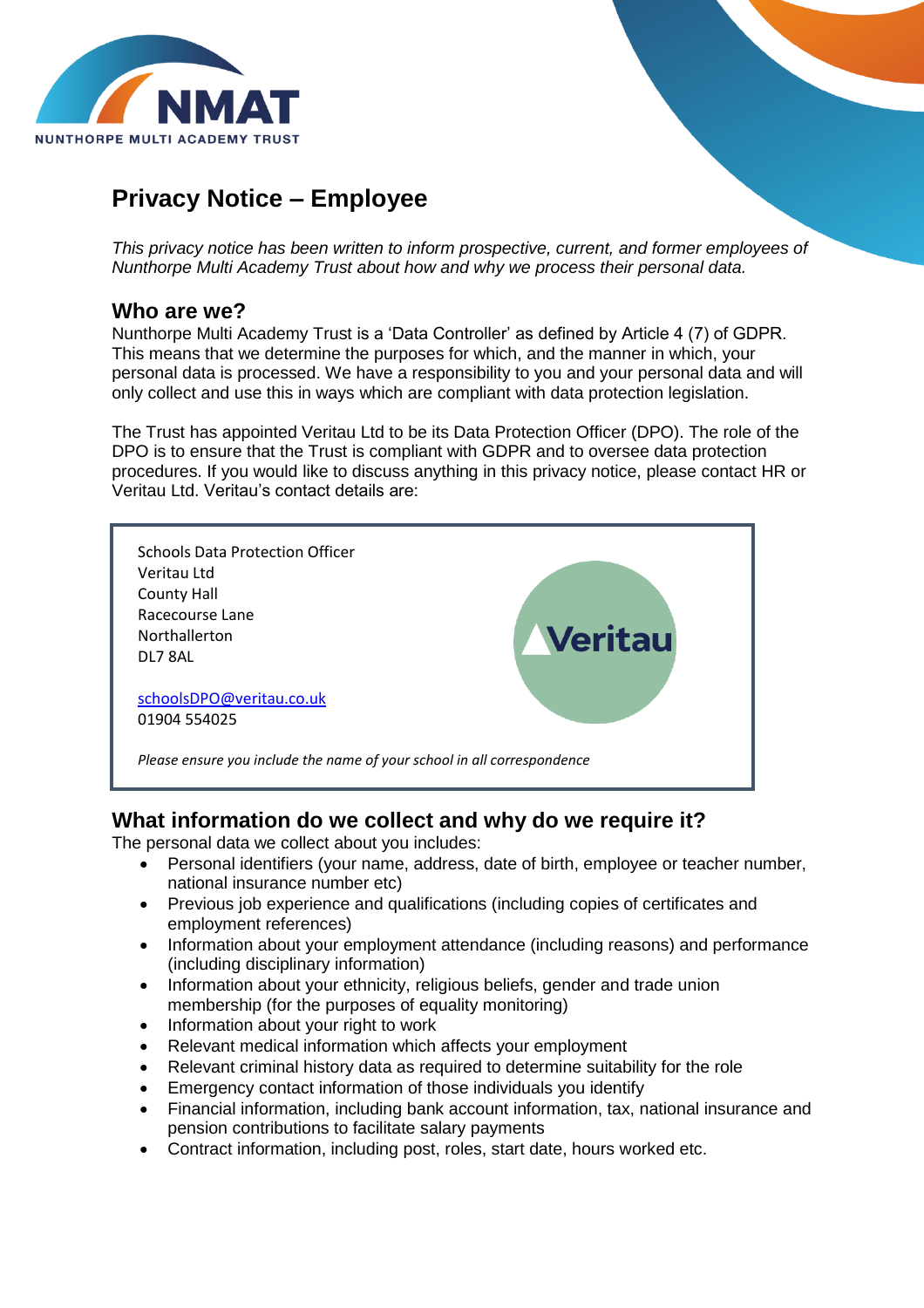Methods of collecting this information about you:

- Documents supplied by you in the course of your job application
- Checks carried out with professional bodies
- Information provided by previous employers

We process your information for the reasons outlined below. This is in order to fulfil our obligations associated with your employment in line with Article 6(1)(b) (contractual obligation), Article 6 (1)(c) (legal obligation) and Article 9 (2)(b) (employment and social security and social protection law) of the UK GDPR:

- Contractual requirements
- Employment checks e.g. right to work in the UK
- Salary requirements
- Inform the development of recruitment and retention policies, and to allow us to monitor whether these policies are effective in promoting diversity in the workforce
- We also may retain some information for historical and archiving purposes in the public interest

To process your criminal history data, the school relies on the following conditions under Schedule 1 of the Data Protection Act 2018:

- (6). Statutory and government purposes
- (10). Preventing or detecting unlawful acts
- (18). Safeguarding of children and individuals at risk

Most of the personal information we collect from you is mandatory in order to fulfil the obligations stipulated above, however some of the information that we may ask you to provide is voluntary, for example additional ethnicity information. In this instance, we rely on Article 6(1)(a) (consent) and Article 9 (2)(a) (explicit consent) to process this information. We will inform you of your choice not to provide this information prior to collection of the data.

## **Photographs**

We may seek your consent to use your photo on our website. Please note that you can withdraw this consent at any time.

Where we are processing your personal data with your consent you have the right to withdraw that consent. If you change your mind, or are unhappy with our use of your personal data, please let us know by contacting HR.

## **Who has access to your personal data?**

Your information will only be made available to those who need it to do their job in relation to your employment. This includes your line manager(s), the NMAT Central HR and Finance team, and relevant administrative staff.

Your name, job title, work email address, telephone number, photograph and office base will be available in our internal telephone directory which is accessible to all staff.

## **Who do we share your personal data with?**

We will share your information with the following organisations:

 The Department for Education (DfE) collects personal data from educational settings and local authorities via various statutory data collections. We are required to share information about our Trust employees with the DfE under section 5 of the Education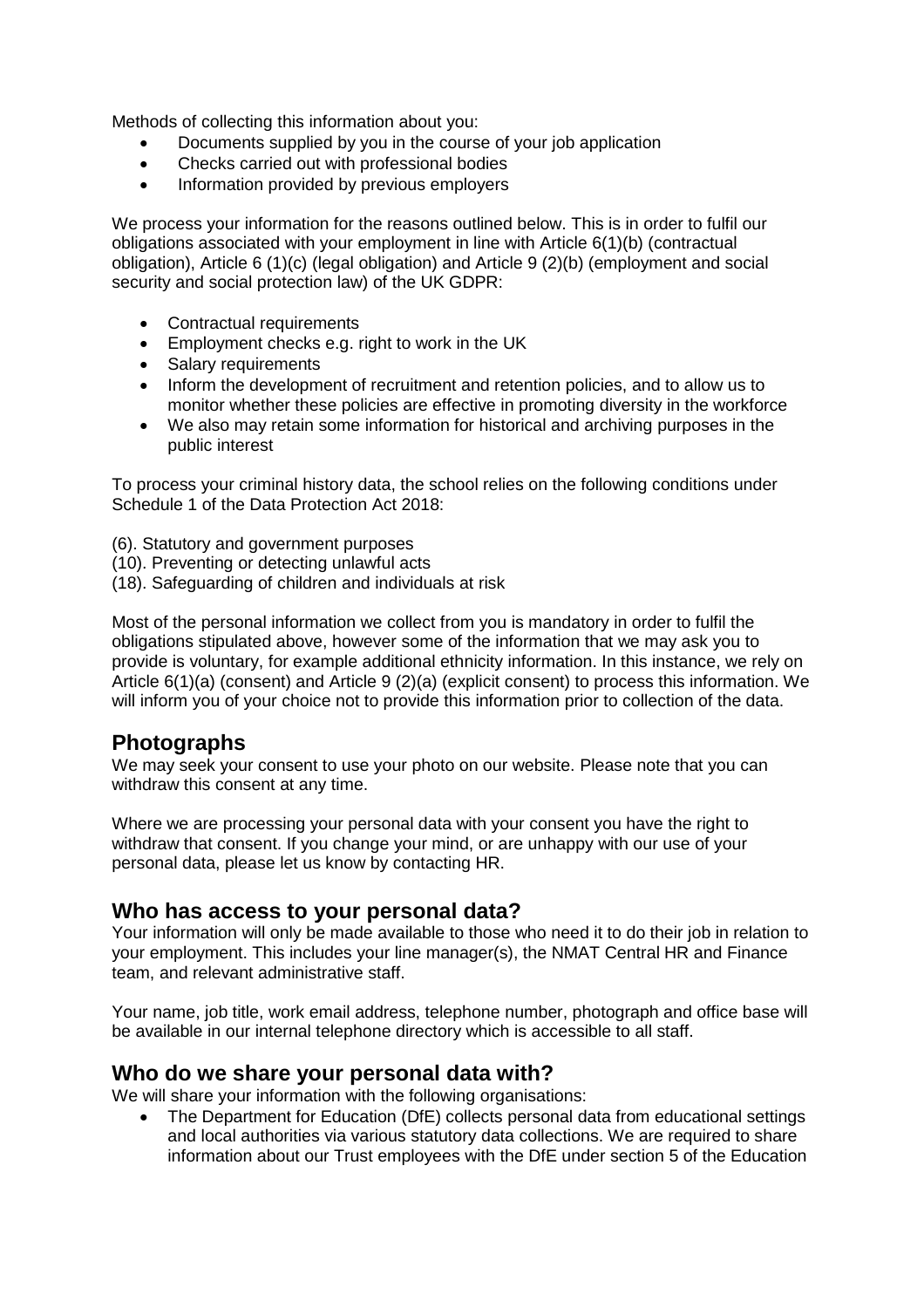(Supply of Information about the School Workforce) (England) Regulations 2007 and amendments

- HM Revenue & Customs
- Department of Work and Pension, if applicable
- Pension Fund/Teachers' Pensions fund
- Any salary sacrifice arrangement you sign up to e.g. a charity, Computer Share, Cycle to work schemes
- Your trade union, if applicable
- Examining bodies, if applicable
- Payroll administrator **(Strictly Education).**
- Disclosure and barring service to conduct criminal record checks, if applicable
- Prospective future employers, landlords, letting agents, or mortgage brokers where you have asked them to contact us to seek a reference

We have duties under the Freedom of Information Act 2000 to disclose information we hold unless there is a very good reason to withhold it. Therefore, we may disclose your name and work email address publicly in response to a request if we are required to do so.

The Trust also has a specific duty (section 537A of the Education Act 1996) to share your information with the Department of Education for the purpose of the annual school census.

### **How long do we keep your personal data for?**

NMAT will keep your data in line with our Information Policy. Most of the information we process about you will be determined by statutory obligations. Any personal information which we are not required by law to retain will only be kept for as long as is necessary to fulfil our organisational needs.

## **Do you transfer my data outside of the UK?**

Generally, the information that the Trust holds is all held within the UK. However, some information may be held on computer servers which are held outside of the UK. We will take all reasonable steps to ensure your data is not processed in a country that is not seen as 'safe' by the UK government. If we do need to send your data out of the EU it will ensure it has extra protection from loss or unauthorised access.

## **What rights do you have over your data?**

Under the UK GDPR data subjects have the following rights in relation to the processing of their personal data:

- to be informed about how we process their personal data. This notice fulfils this obligation
- to request access to their personal data that we hold, and be provided with a copy of it
- to request that your personal data is amended if inaccurate or incomplete
- to request that your personal data is erased where there is no compelling reason for its continued processing
- to request that the processing of your personal data is restricted
- to object to your personal data being processed

If you have any concerns about the way we have handled your personal data or would like any further information, then please contact our DPO on the address provided above.

If we cannot resolve your concerns you may also complain to the Information Commissioner's Office (the Data Protection Regulator) about the way in which the school has handled your personal data. You can do so by contacting: